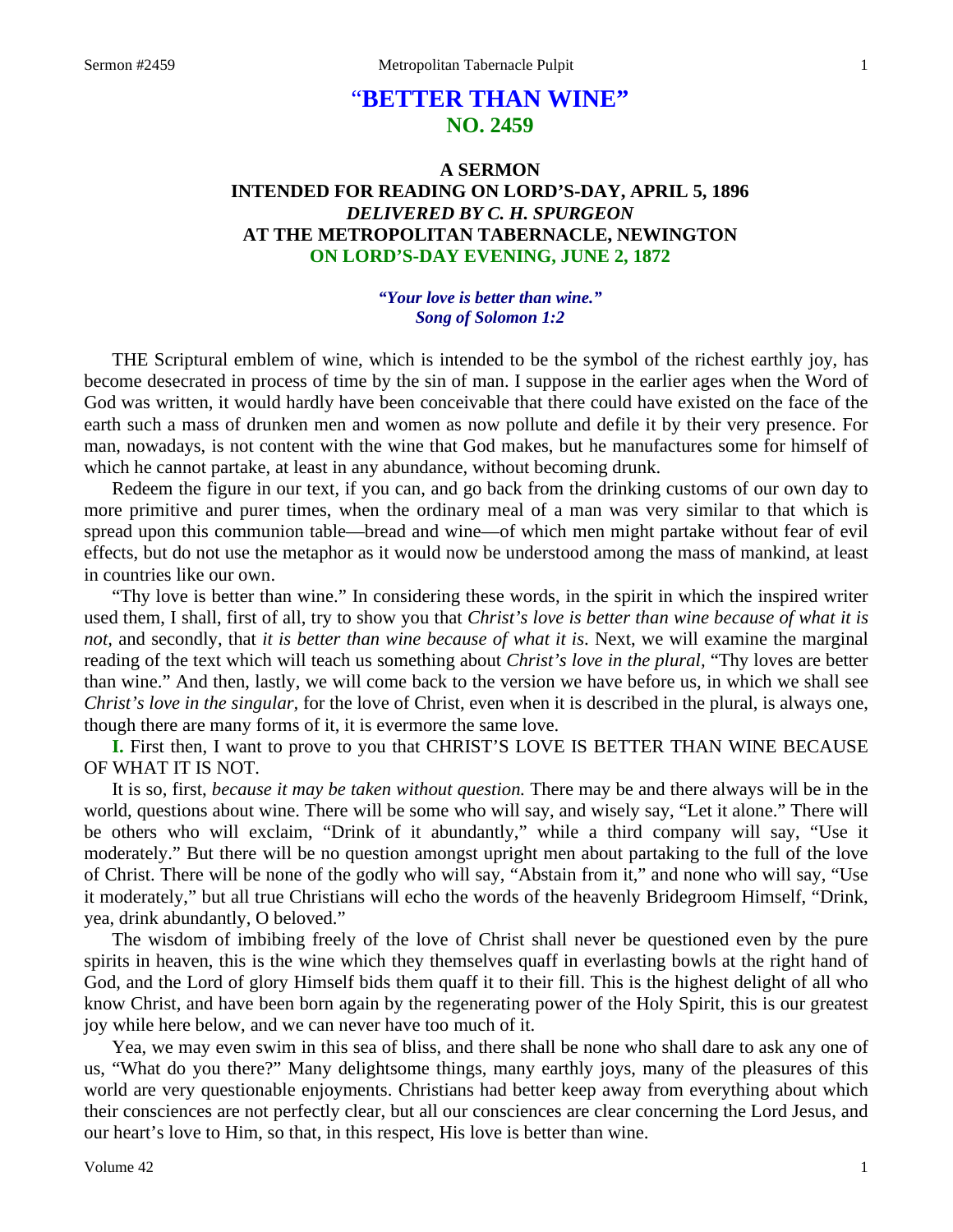Christ's love is also better than wine *because it is to be had without money*. Many a man has beggared himself, and squandered his estate, through his love of worldly pleasure, and especially through his fondness for wine, but the love of Christ is to be had without money. What saith the Scripture? "Come, buy wine and milk without money and without price." The love of Christ is unpurchased, and I may add that it is unpurchaseable.

Solomon says, in the eighth chapter of this Book, "If a man would give all the substance of his house for love, it would utterly be contemned," and we may as truly say, "If a man would give all the substance of his house for the love of Christ, it would be utterly contemned."

The love of Jesus comes to His people freely, not because they deserve it, or ever will deserve it, not because by any merits of their own, they have won it, or by any prayers of their own, they have secured it, it is spontaneous love, it flows from the heart of Christ because it must come, like the a stream that leaps from an ever-flowing fountain. If you ask why Jesus loves His people, we can give no other reason than this—

### *"Because it seemed good in His sight."*

Christ's love is the freest thing in the world—free as the sunbeam, free as the mountain torrent, free as the air. It comes to the child of God without purchase and without merit, and in this respect it is better than wine.

Again, Christ's love is better than wine *because it is to be enjoyed without cloying*. The sweetest matter on earth, which is for a while pleasant to the taste, sooner or later cloys upon the palate. If you find honey, you can soon eat so much of it that you will no longer relish its sweetness, but the love of Jesus never yet cloyed upon the palate of a newborn soul. He who has had most of Christ's love has cried, "More! More! More!"

If ever there was a man on earth who had Christ's love in him to the full, it was holy Samuel Rutherford, yet you can see in his letters how he labored for suitable expressions while trying to set forth his hungering and thirsting after the love of Christ. He says he floated upon Christ's love like a ship upon a river, and then he quaintly asks that his vessel may founder, and go to the bottom, till that blessed stream shall flow right over the masthead of his ship. He wanted to be baptized into the love of Christ, to be flung into the ocean of his Savior's love, and this is what the true Christian always longs for.

No lover of the Lord Jesus has ever said that he has had enough of Christ's love. When Madame Guyon had spent many a day and many a month in the sweet enjoyment of the love of Jesus, she penned most delicious hymns concerning it, but they are all full of craving after more, there is no indication that she wished for any change of affection to her Lord, or any change in the object of her affection. She was satisfied with Christ and longed to have more and more of His love.

Ah, poor drunkard! you may put away the cup of devils because you are satiated with its deadly draught, but never did he who drinks of the wine of Christ's love become satiated or even content with it, he ever desires more and yet more of it.

Further, Christ's love is better than wine *because it is without lees*. All wine has something in it which renders it imperfect, and liable to corruption, there is something that will have to settle, something that must be skimmed off the top, something that needs fining down. So is it with all the joys of earth, there is sure to be something in them that mars their perfection. Men have sought out many inventions of mirth and pleasure, amusement and delight, but they have always found some hitch or flaw somewhere.

Solomon gathered to himself all manner of pleasant things that are the delight of kings, he gives us a list of them in the book of Ecclesiastes, "I made me great works; I builded me houses; I planted me vineyards: I made me gardens and orchards, and I planted trees in them of all kind of fruits: I made me pools of water, to water therewith the wood that bringeth forth trees: I got me servants and maidens, and had servants born in my house; also I had great possessions of great and small cattle above all that were in Jerusalem before me: I gathered me also silver and gold, and the peculiar treasure of kings and of the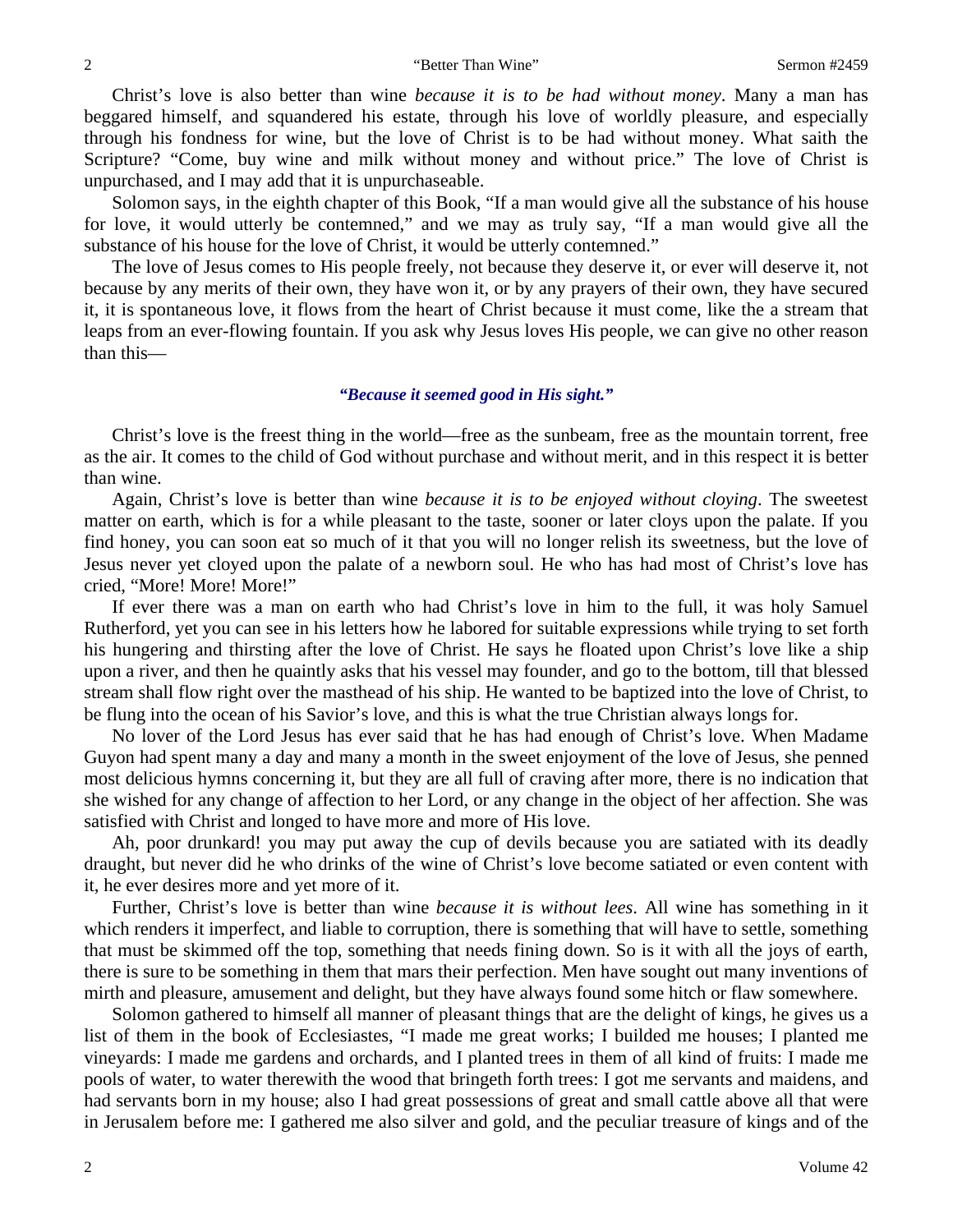provinces: I gat me men singers and women singers, and the delights of the sons of men, as musical instruments, and that of all sorts," but his verdict concerning all of them was, "Behold, all was vanity and vexation of spirit."

But he who delights himself in the love of Christ will tell you that he finds no vanity and vexation of spirit there, but everything to charm and rejoice and satisfy the heart. There is nothing in the Lord Jesus Christ that we could wish to have taken away from Him, there is nothing in His love that is impure, nothing that is unsatisfactory. Our precious Lord is comparable to the most fine gold, there is no alloy in Him, nay, there is nothing that can be compared with Him, for "He is altogether lovely," all perfections melted into one perfection, and all beauties combined into one inconceivable beauty. Such is the Lord Jesus and such is His love to His people, without anything of imperfection needing to be removed.

The love of Christ too, blessed be His name, is better than wine *because it will never, as wine will, turn sour*. In certain stages of development and under certain influences, the sweet ferments, and vinegar is formed instead of wine.

Oh, through what fermentations Christ's love might have passed if it had been capable of being acted upon by anything from without! Oh, how often, beloved, have we grieved Him! We have been cold and chill towards Him when we ought to have been like coals of fire. We have loved the things of this world, we have been unfaithful to our Best-beloved, we have suffered our hearts to wander to other lovers, yet never has He been soured toward us, and never will He be.

Many waters cannot quench His love, neither can the floods drown it. He is the same loving Savior now as He always was, and such He will always be. And He will bring us to the rest which remains for the people of God. Truly, in all these respects, because there are none of these imperfections in His love, it is better than wine.

Once more, Christ's love is better than wine *because it produces no ill effects*. Many are the mighty men who have fallen down slain by wine. Solomon says, "Who hath woe? who hath sorrow? who hath contentions? who hath babbling? who hath wounds without cause? who hath redness of eyes? They that tarry long at the wine; they that go to seek mixed wine."

But who was ever slain by the love of Christ? Who was ever made wretched by this love? We have been inebriated with it, for the love of Christ sometimes produces a holy exhilaration that makes men say, "Whether in the body, or out of the body, I cannot tell." There is an elevation that lifts the soul above all earthly things, and bears the spirit up beyond where eagles soar, even into the clear atmosphere where God communes with men. There is all that sacred exhilaration about the love of Christ, but there are no evil effects arising from it. He that will, may drink from this golden chalice, and he may drink as much as he will, for the more he drinks the stronger and the better shall he be.

Oh, may God grant to us, dear friends, to know the love of Christ which passeth knowledge! I feel sure that while I am preaching on such a theme as this, I must seem to some here present, to be talking arrant nonsense, for they have never tasted of the love of Jesus, but those who have tasted of it will, perhaps, by my words, have many sweet experiences called to their minds which will refresh their spirits, and set them longing to have new draughts of this all-precious love which infinitely transcends all the joys of earth.

This then, is our first point, Christ's love is better than wine because of what it is not.

**II.** But secondly, CHRIST'S LOVE IS BETTER THAN WINE BECAUSE OF WHAT IT IS.

Let me remind you of some of the uses of wine in the East. Often it was employed as a medicine, for *it had certain healing properties.* The good Samaritan, when he found the wounded man, poured into his wounds, "oil and wine." But the love of Christ is better than wine, it may not heal the wounds of the flesh, but it does heal the wounds of the spirit.

Do not some of you remember when your poor heart was gashed through and through by the dagger of Moses, when you felt the wounds caused by the law, the deadly wounds that could not be healed by human hands? Then how sweetly did that wine of Christ's love come streaming into the gaping wounds! There were such healing drops as this, "Come unto me, all ye that labour and are heavy laden, and I will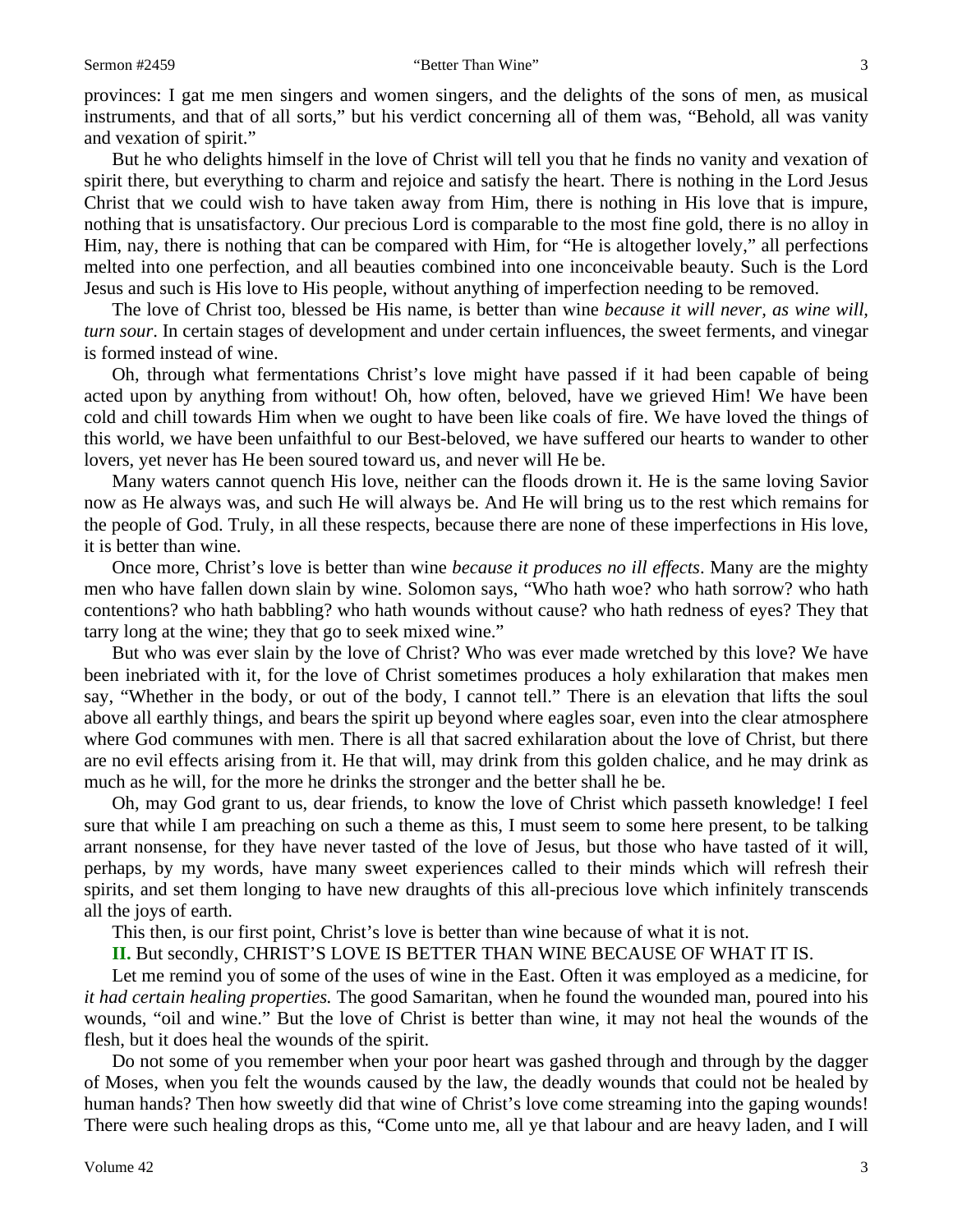give you rest," or such as this, "The blood of Jesus Christ His Son cleanseth us from all sin," or this, "All manner of sin and blasphemy shall be forgiven unto men," or this, "He that believeth on him is not condemned," or this, "Look unto me, and be ye saved, all the ends of the earth: for I am God, and there is none else."

I cannot, perhaps, quote the text that dropped like wine and oil into your wounds, but I remember well the text that dropped into mine. The precious vial of wine that healed up all my wounds as in a moment and made my heart whole, was that text I quoted last, "Look unto me, and be ye saved, all the ends of the earth." Wine made by man cannot be medicine to a broken heart, nor can it heal a wounded spirit, but the love of Jesus Christ can do this, and do it to perfection.

Wine, again, was often *associated by men with the giving of strength*. Now, whatever strength wine may give or may not give, certainly the love of Jesus gives strength, and strength mightier than the mightiest earthly force, for when the love of Jesus Christ is shed abroad in a man's heart, he can bear a heavy burden of sorrow. If he could have the load of Atlas piled upon his shoulders, and if he could have all the care of all the world pressing upon his heart, yet if he had the love of Christ in his soul, he would be able to bear the load.

The love of Christ helps a man to fight the battles of life, it makes life, with all its cares and troubles, a happy one, it enables a man to do great exploits and makes him strong for suffering, strong for selfsacrifice, and strong for service.

It is wonderful, in reading the history of the saints, to notice what the love of Christ has fitted them to do, I might almost say that it has plucked up mountains and cast them into the sea, for things impossible to other men have become easy enough to men on fire with the love of Christ. What the church of Christ wants just now to strengthen her, is more love to her Lord, and her Lord's love more fully enjoyed in the souls of her members, there is no strengthening influence like it.

Wine was also frequently used as the *symbol of joy,* and certainly, in this respect, Christ's love is better than wine. Whatever joy there may be in the world (and it would be folly to deny that there is some sort of joy which even the basest of men know), yet the love of Christ is far superior to it. Human joy derived from earthly sources is a muddy, dirty pool, at which men would not drink did they know there was a stream sweeter, cooler, and far more refreshing. The love of Jesus brings a joy that is fit for angels, a joy that we shall have continued to us even in heaven itself, a joy which makes earth like heaven, it is therefore far better than wine.

It is better than wine, once more, for *the sacred exhilaration which it gives*. I have already spoken of this, the love of Christ is the grandest stimulant of the renewed nature that can be known. It enables the fainting man to revive from his swooning, it causes the feeble man to leap up from his bed of languishing, and it makes the weary man strong again.

Are you weary, brothers, and sick of life? You only want more of Christ's love shed abroad in your heart. Are you, dear brother, ready to faint through unbelief? You only want more of Christ's love and all shall be well with you. I would to God that we were all filled with it to the full, like those believers were on the day of Pentecost, of whom the mockers said that they were full of new wine. Peter truly said that they were not drunken, as men supposed, but that it was the Spirit of God and the love of Christ filling them with unusual power, and unusual energy, and therefore men knew not what it was. God grant to us also this great power, and Christ shall have all the glory of it!

**III.** But now passing rapidly on, for our time is flying, the marginal reading of our text is in the plural, "Thy loves are better than wine," and this teaches us that CHRIST'S LOVE MAY BE SPOKEN OF IN THE PLURAL because it manifests itself in so many ways. I ask all renewed hearts that have been won to Jesus, the virgin souls that follow Him whithersoever He goes, to walk with me in imagination over the sacred tracks of the love of Christ.

Think, beloved, of *Christ's covenant love,* the love he had to us before the world was. Christ is no new lover of His people's souls, but He loved them ere the daystar knew its place, or the planets began their mighty revolutions. Every soul whom Jesus loves now, He loved for ever and ever. What a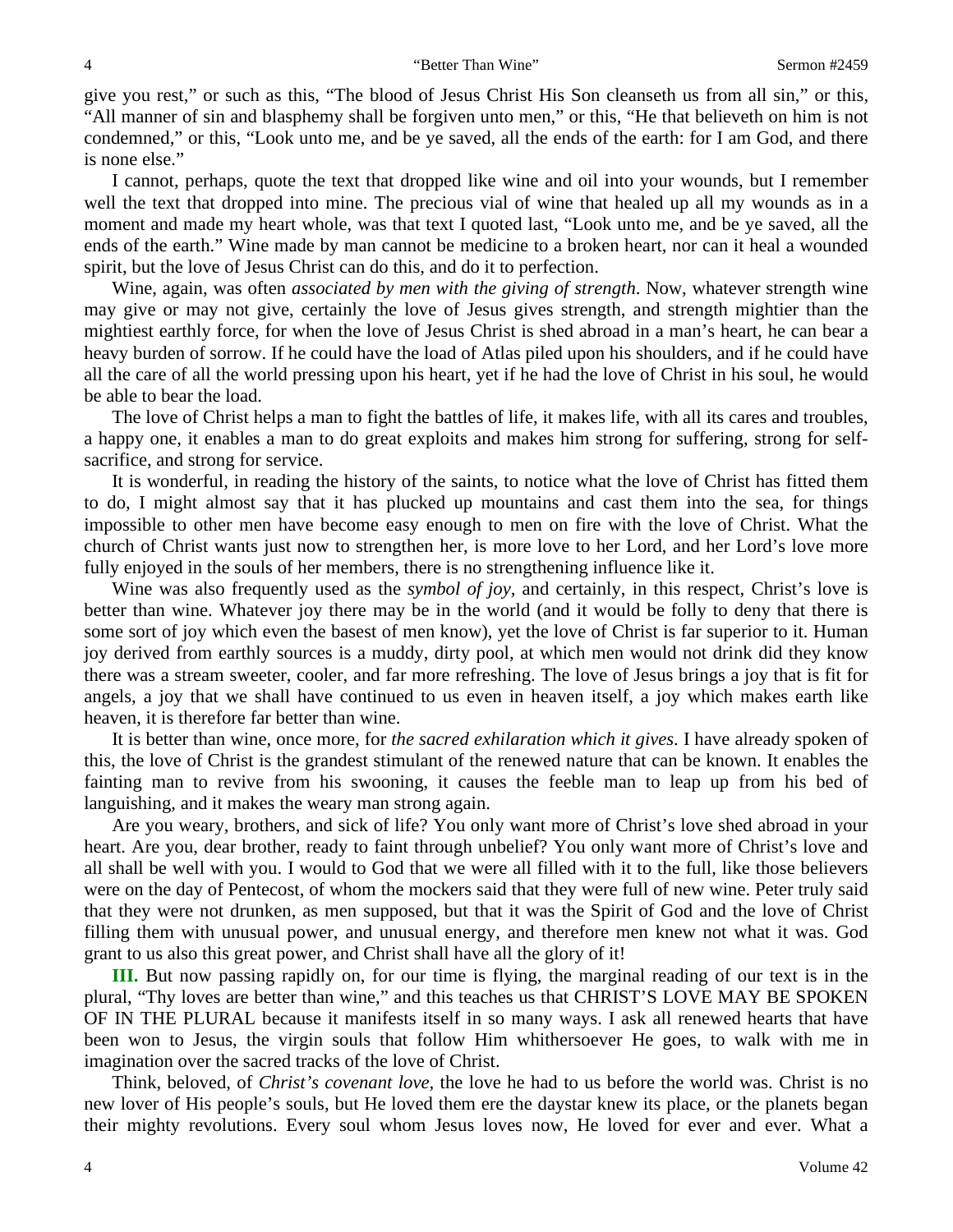wondrous love was that—infinite, unbounded, everlasting—which led Him to enter into covenant with God that He would bear our sins, and suffer our penalties, that He might redeem us from going down into the pit!

Oh, the covenant love of Jesus! Some dear souls are afraid to believe this truth, let me persuade them to search the Scriptures till they find it, for of all the doctrines of Holy Writ, I know of none more full of consolation to the heart, when rightly received than the great foundation truths of divine predestination and personal election. When we see that we were eternally chosen in Christ, eternally given to Christ by His Father, eternally accepted in the Beloved, and eternally loved by Christ, then shall we say, with holy gratitude, "Such love as this is better than wines on the lees, well refined."

Think next, beloved, of *Christ's forbearing love*—the love which looked upon us when we were born, saw us full of sin, and yet loved us—the love which saw us when we went astray from the womb speaking lies—the love which heard us profanely speak, and wickedly think, and obstinately disobey, yet loved us all the while. Let the thought of it ravish your heart as you sing—

> *"He saw me ruin'd in the fall, Yet loved me, notwithstanding all; He saved me from my lost estate, His lovingkindness, oh, how great!"*

Thus were we the subjects of Christ's electing love and forbearing love.

Ay, but the sweetness to us was when we realized *Christ's personal love*, when at last we were brought to the foot of His cross, humbly confessing our sins. May I ask you who can do so to go back to that happy moment. There you lay at the cross-foot, broken in pieces, and you thought there was no hope for you, but you looked up to the crucified Christ and those blessed wounds of His began to pour out a stream of precious blood upon you, and you saw that He was wounded for *your* transgressions, that He was bruised for *your* iniquities, that the chastisement of *your* peace was upon Him, and that with His stripes *you* were healed.

That very instant your sins were all put away, you gave one look of faith to the bleeding Savior, and every spot and speck and stain of your sin were all removed, and your guilt was forever pardoned.

When you first felt *Christ's forgiving love,* I will not insult you by asking whether it was not better than wine. Oh, the unutterable joy, the indescribable bliss you felt when Jesus said to you, "I have borne thy sins in my own body on the tree, I have carried the great load of thy transgressions, I have blotted them out like a cloud, and they are gone from thee for ever!" That was a love that was inconceivably precious, at the very recollection, our heart leaps within us, and our soul does magnify the Lord.

Since that glad hour, we have been the subjects of *Christ's accepting love,* for we have been "accepted in the Beloved." We have also had *Christ's guiding love,* and *providing love,* and *instructing love*. His love in all manner of ways has come to us, and benefited and enriched us. And beloved, we have had *sanctifying love,* we have been helped to fight this sin and that, and to overcome them by the blood of the Lamb. The Spirit of God has been given to us so that we have been enabled to subdue this ruling passion and overcome that evil power.

The Lord has also given us *sustaining love* under very sharp troubles. Some of us could tell many a story about the sweet upholding love of Christ—in poverty, or in bodily pain, or in deep depression of spirits, or under cruel slander, or reproach. His left hand has been under our head while His right hand has embraced us. We have almost courted suffering itself by reason of the richness of the consolation which suffering times have always brought with them. He has been such a precious, precious, precious Christ to us, that we do not know how to speak well enough of His dear name.

Then let us reflect with shame upon *Christ's enduring love to us*. Why, even since we have been converted, we have grieved Him times without number! As I have already reminded you, we have often been false to Him, we have not loved Him with the love which He might well claim from us, yet Christ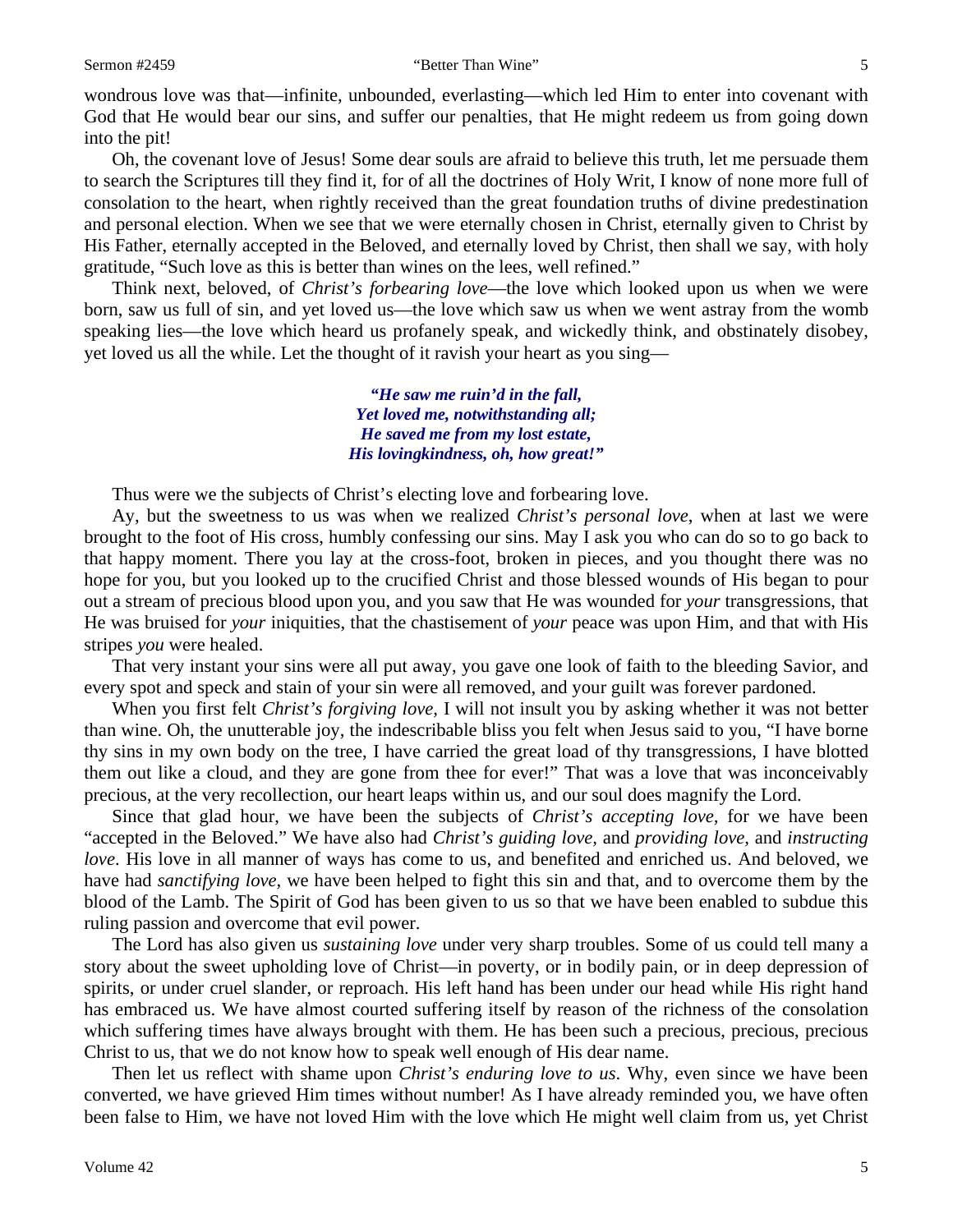has never cast us away, but still to this moment does He smiles upon us, His own brethren whom He has bought with blood, and to each one of us He says, "I have graven thee upon the palms of my hands. I have espoused thee unto myself for ever. I will never leave thee, nor forsake thee." He uses the most kind and endearing terms towards us to show that His love will never die away. Glory be to His holy name for this! Is not His love better than wine?

There is one word I must not leave out, and that is, *Christ's chastening love*. I know that many of you who belong to Him have often smarted under His chastening hand, but Christ never smote you in anger yet. Whenever He has laid the cross on your back, it has been because He loved you so much that He could not keep it off. He never took away a joy without meaning thereby to increase your joy, and it was always done for your good.

Perhaps we cannot at present say that the Lord's chastising love has always been sweet to us, but we shall say it one day, and I think I must say it now. I bless my dear Master for everything He has done to me, and I can never tell all that I owe to the anvil, and the hammer, and the fire, and the file. Blessed be His name, many of us can say, "Before I was afflicted I went astray, but now have I kept thy Word." Therefore will we put in Christ's chastising love among the rest of His loves, and say of it, "This love also is better than wine."

We would sooner have the chastisements of God than the pleasures of the world, we would rather have God's cup full of gall than the devil's cup full of the sweetest wine he ever made. We prefer to take God's left hand instead of the world's right hand, and would sooner walk with God in the dark than walk with the world in the light. Will not every Christian say that?

Beloved, there are other forms of Christ's love yet to be manifested to you. Do you not sometimes tremble at the thought of dying? Oh, you shall have—and you ought to think of it now—you shall have special revelations of *Christ's love in your dying moments*. Then shall you say, like the governor of the marriage feast at Cana, "Thou hast kept the good wine until now."

I believe we have hardly any conception of what comfort the Lord pours into His people's souls in their dying moments. We do not need those comforts yet, and we could not bear them now, but they are laid up in store, and when we need them, they will be brought out, and then shall our spirits find that the Lord's promise is fulfilled, "As thy days, so shall thy strength be."

And then—but perhaps I had better be silent upon such a theme—when the veil is drawn, and the spirit has left the body, what will be the bliss of *Christ's love to the spirits gathered with Him in glory?* 

> *"Oh, for the bliss of flying, My risen Lord to meet! Oh, for the rest of lying For ever at His feet!*

*"Oh, for the hour of seeing My Savior face to face! The hope of ever being In that sweet meeting place!"* 

Or as Dr. Watts puts it—

*"Millions of years my wondering eyes Shall o'er Thy beauties rove; And endless ages I'll adore The glories of Thy love."* 

Then think of *the love of the day of our resurrection,* for Christ loves our bodies as well as our souls, and arrayed in glory, these mortal bodies shall rise from the tomb. Oh, the bliss of being like our Lord,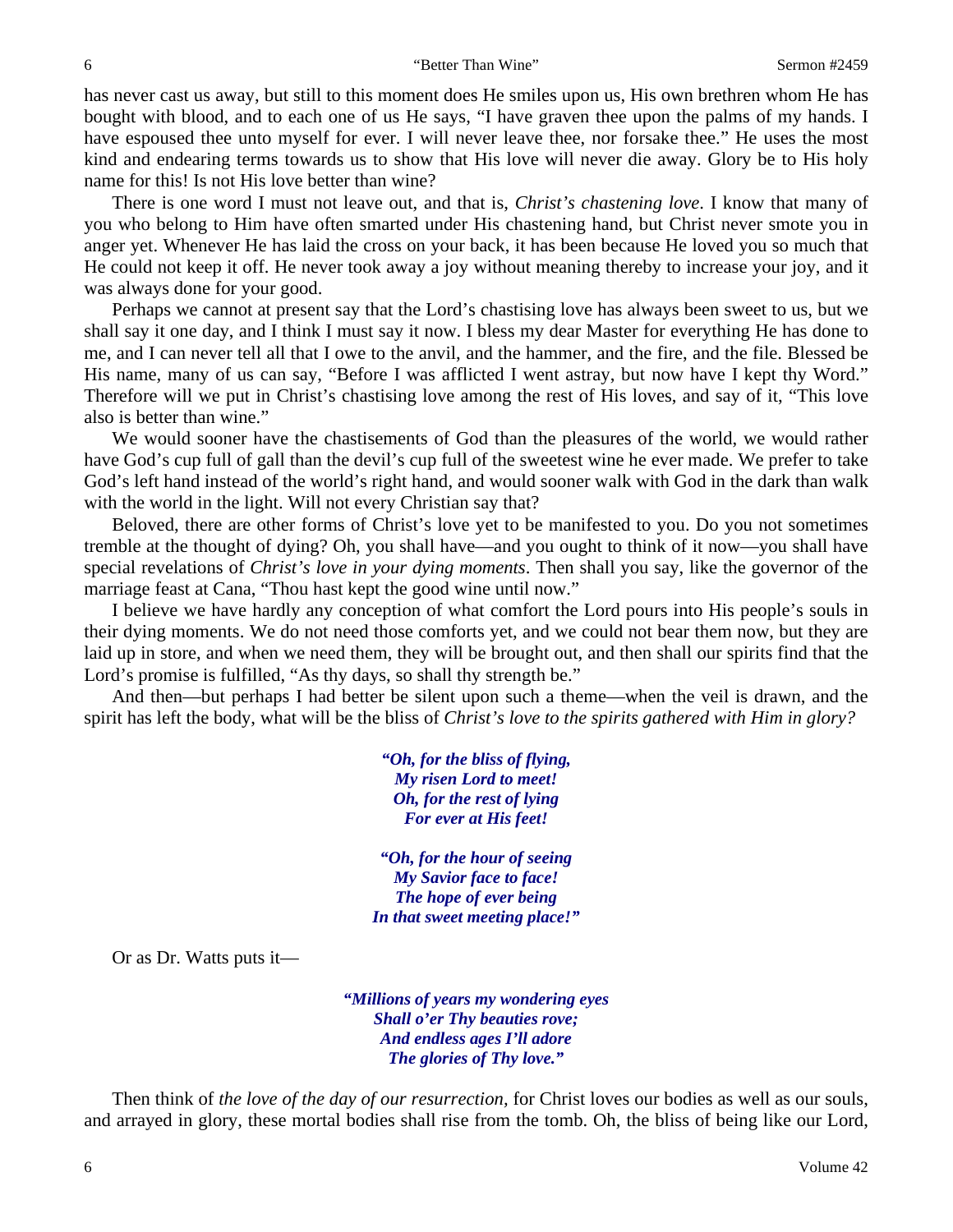and being with Him when He comes in all the splendor of the second advent, sitting as assessors with Him to judge the world, and to judge even the angels! And then to be in His triumphal procession, when He shall ascend to God and deliver up the kingdom to the Father, and the Mediatorial system shall be ended, and God shall be All in all!

And then to be forever, forever, forever, "for ever with the Lord," with no fear of the soul dying out, with no dread of the false doctrine of annihilation, like a grim specter, always crossing our blissful pathway! With a life coeval with the life of God, and an immortality divinely given, we shall outlast the sun, and when the moon grows pale and wanes forever, and this old earth and all that is therein shall be burned up, yet shall we be forever with Him. Truly, His love is better than wine, it is the very essence of heaven, it is better than anything that we can conceive.

God grant us foretastes of the loves of heaven in the present realization of the love of Jesus, which is the self-same love, and through which heaven itself shall come to us!

**IV.** Now, I must have just a few minutes for my last point, and that is, CHRIST'S LOVE IN THE SINGULAR—a theme which might well suffice for half a dozen sermons at the very least.

Look at the text as it stands, "Thy love is better than wine."

Think first, of *the love of Christ in the cluster*. That is where the wine is first. We talk of the grapes of Eshcol, but these are not worthy to be mentioned in comparison with the love of Jesus Christ as it is seen, in old eternity, in the purpose of God, in the covenant of grace, and afterwards, in the promises of the Word, and in the various revelations of Christ in the types and symbols of the ceremonial law. There I see the love of Christ in the cluster.

When I hear God threatening the serpent that the seed of the woman should bruise his head, and when, later on, I find many prophecies concerning Him who is mighty to save, I see the wine in the cluster, the love of Christ that is really there, but not yet enjoyed. What delight it gives us to even look at the love of Christ in the cluster!

Next, look at *the love of Christ in the basket,* for the grapes must be gathered and cast into the basket before the wine can be made. I see Jesus Christ living here on earth amongst the sons of men—gathered, as it were, from the sacred vine, and like a cluster thrown into the basket.

Oh, the love of Jesus Christ in the manger of Bethlehem, the love of Jesus in the workshop of Nazareth, the love of Jesus in His holy ministry, the love of Jesus in the temptation in the wilderness, the love of Jesus in His miracles, the love of Jesus in His communion with His disciples, the love of Jesus in bearing shame and reproach for our sakes, the love of Jesus in being so poor that He had not where to lay His head, the love of Jesus in enduring such contradiction of sinners against Himself! I cannot hope to enter into this great subject, I can only point it out to you and pass on.

There is, first, Christ's love in the cluster, and next, there is Christ's love in the basket. Think of it, and as you think of it say, "It is better than wine."

But oh! if your hearts have any tenderness towards Him, think of *the love of Christ in the winepress*. See Him there, when the cluster in the basket begins to be crushed. Oh, what a crushing was that under the foot of the treader of grapes when Christ sweat as it were great drops of blood, and how terribly did the great press come down again and again when He gave His back to the smiters and His cheeks to them that plucked off the hair, and hid not His face from shame and spitting!

But oh! how the red wine flowed from the winepress, what fountains there were of this precious sweetness, when Jesus was nailed to the cross, suffering in body, depressed in spirit, and forsaken of His God! "Eloi, Eloi, lama sabachthani?" These are the sounds that issue from the winepress, and how terrible and yet how sweet they are! Stand there, and believe that all your sins were borne by Him, and that He suffered what you ought to have suffered, and as your Substitute, was crushed for you.

> *"He bore, that you might never bear, His Father's righteous ire."*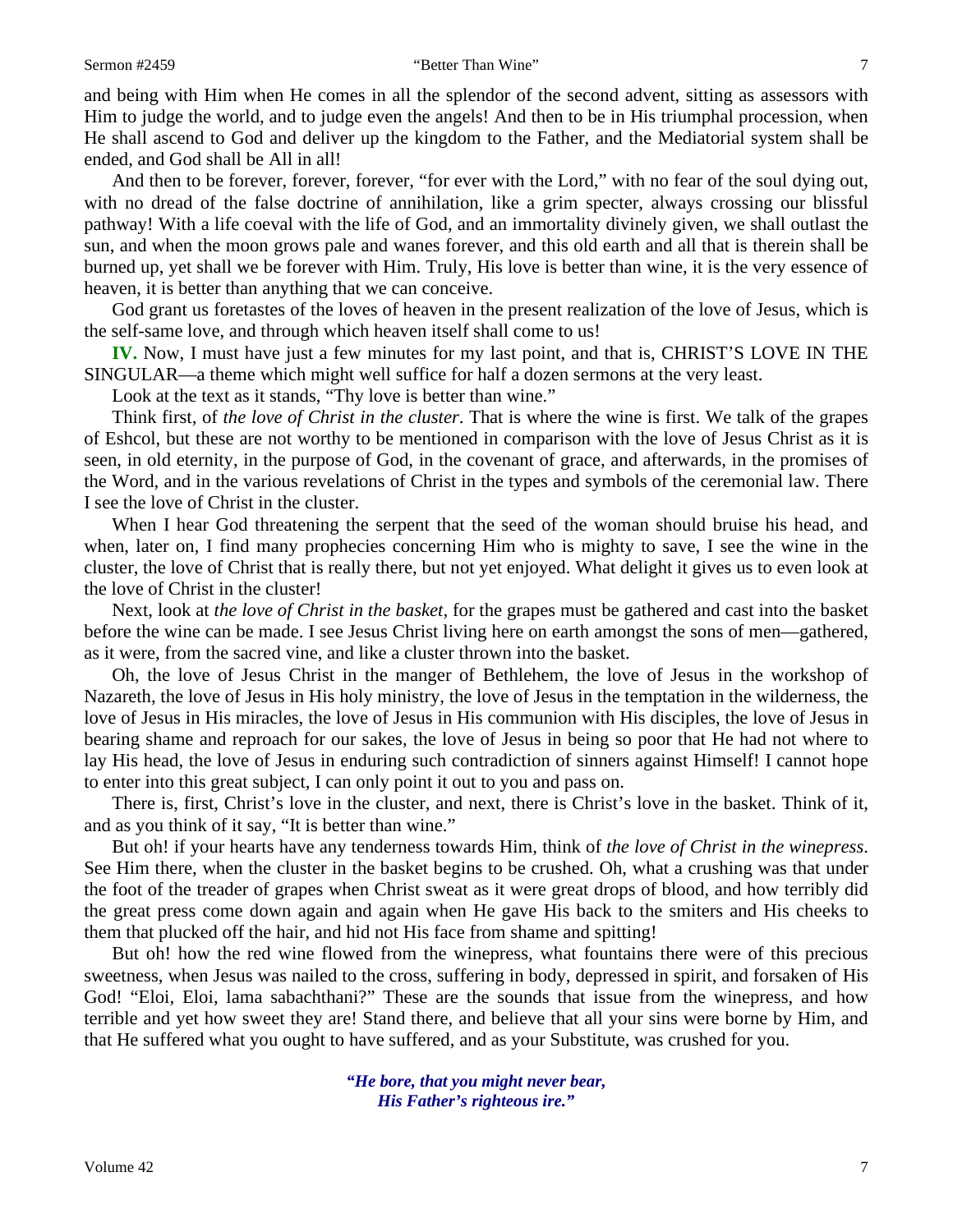Yes, beloved, Christ's love in the winepress is better than wine.

Now I want you to think of *the love of Christ in the flagon,* where His precious love is stored up for His people—the love of His promises, given to you, the love of His providence, for He rules for you, the love of His intercession, for He pleads for you, the love of His representation, for He stands at the right hand of the Father as the Representative of His people, the love of His union with His people, for you are one with Him, He is the Head and you are the members of His body, the love of all that He is, and all that He was, and all that He ever shall be, for in every capacity and under all circumstances He loves you, and will love you without end. Think of His rich love, His abundant love towards His people, I call it love in the flagon, this love of His to all the saints which He has stored up for them.

And then, beloved, not only think of but enjoy *the love of Christ in the cup,* by which I mean His love to *you*. I always feel, when I get to this topic, as if I would rather sit down and ask you to think it over, than try to talk to you about it, this theme seems to silence me. I think, like the poet—

#### *"Come, then, expressive silence, muse His praise."*

Love to *me!* Dear child of God, think of it in this way, let me speak for you. "He loves *me!* He, a King, loves me! A King? The King of Kings, HE loves *me!* God, very God of very God, loves me!" Strange conjunction, this between the Infinite and a worm!

We have heard and read romantic stories of the loves of emperors to poor village maidens, but what of these? Worms were never raised so high above their meaner fellow worms as the Lord Jesus is above us. If an angel loved an ant, there would be no such difference as when JEHOVAH-JESUS loves us. Yet there is no fact beneath heaven, or in heaven, that is so indisputable as this fact, that He loves us if we are His believing people. For this we have the declaration of inspiration, nay, brethren, we have more even than that to confirm it beyond all question, for we have His own death upon the cross. He signed this document with His own blood, in order that no believer might ever doubt its authenticity.

"Herein is love." "Behold what manner of love" there is in the cross! What wondrous love is there! Oh! then, let us have Christ's love in the cup, the love that we may daily drink, the love that we may personally drink just now at this moment, the love which shall be all our own, as if there were no others in the world, and yet a love in which ten thousand times ten thousand have an equal share with ourselves.

God bless you, dear friends, and give you to drink of this wine! And if any here know not the love of Jesus Christ, I pray the Lord to bring them to know it. May He renew their heart, and give them faith in Him, for whosoever believeth that Jesus is the Christ is born of God. "He that believeth on him is not condemned." His great Gospel word is, "He that believeth and is baptized shall be saved." May the Lord confirm this word by His Spirit, for our Lord Jesus Christ's sake! Amen.

# **EXPOSITION BY C. H. SPURGEON:**

# *ISAIAH 26:20-21 AND 27:1-9*

We will read a short passage in the book of the prophet Isaiah, commencing with the twenty-sixth chapter, and the twentieth verse.

**Isaiah Chapter 26. Verse 20.** *Come, my people, enter thou into thy chambers, and shut thy doors about thee: hide thyself as it were for a little moment, until the indignation be overpast.* 

There is never a flood for the wicked without an ark for the righteous. Never shall a storm sweep over the earth till God has prepared a great rock wherein His people may be hidden.

**21.** *For, behold, the LORD cometh out of his place to punish the inhabitants of the earth for their iniquity: the earth also shall disclose her blood, and shall no more cover her slain.*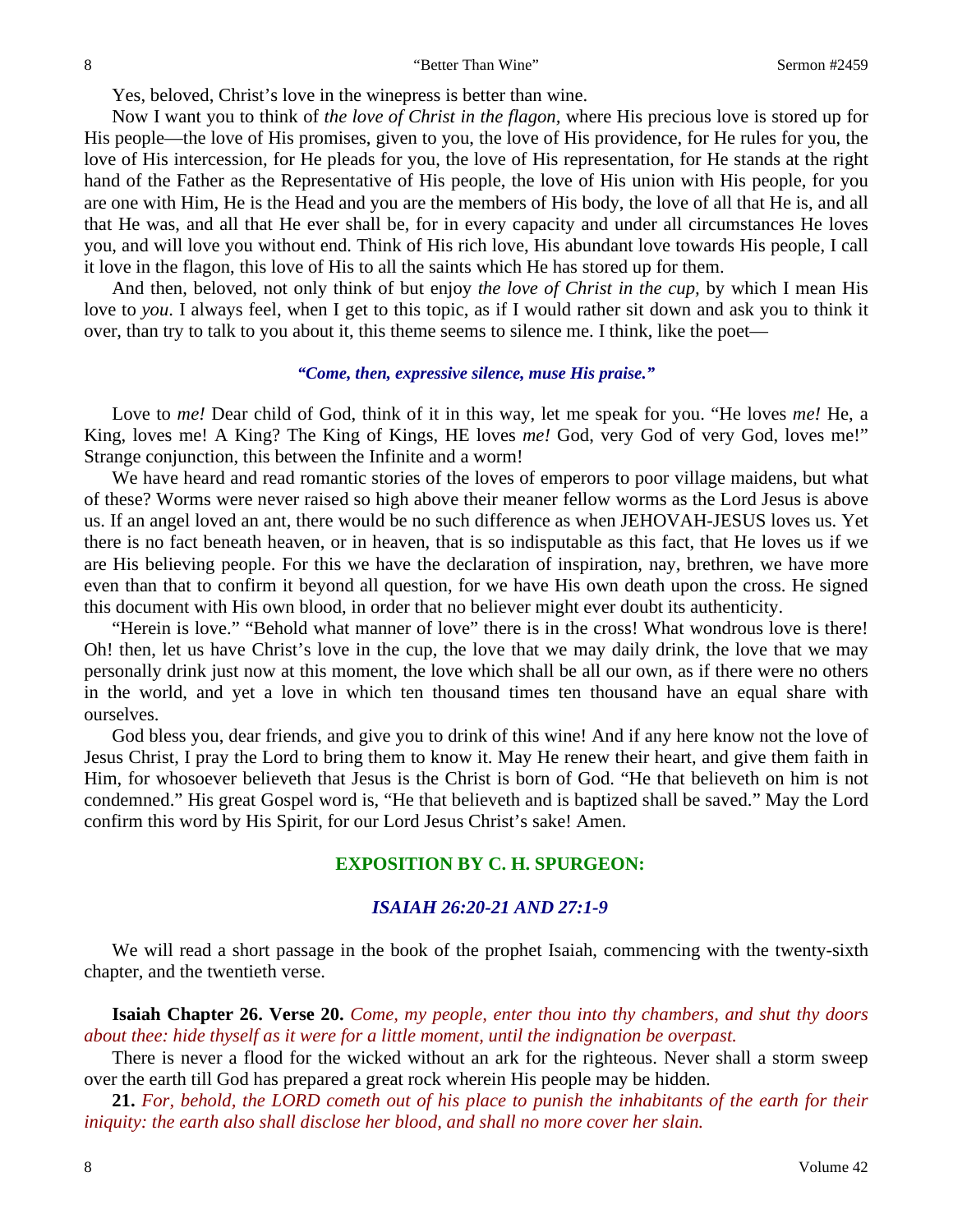The earth has often covered up the evidences of human guilt. Blood shed in battle has soaked into the soil, and men have forgotten the violence of tyrants and conquerors, but the earth shall disclose her blood. Sin, though it is sown in the earth, shall spring up like wheat, but to a terrible harvest. "Be sure your sin will find you out."

**Isaiah Chapter 27. Verse 1.** *In that day the LORD with his sore and great and strong sword shall punish leviathan the piercing serpent,—* 

That is to say, He will punish those who are like leviathan, the proudest, the greatest, and the most powerful sinners shall not escape divine justice. God's laws are not like cobwebs, meant to catch the little flies while the great ones break through, He will strike leviathan, He will surely punish the mightiest sinners of the earth.

**1.** *Even leviathan that crooked serpent:* 

Hard to come at, difficult to find, he shall not escape the sword of the Lord.

**1.** *And he shall slay the dragon that is in the sea.* 

If men should try to hide from God in hell, itself, yet would He find them out, there is no possibility that any offender shall escape his all-seeing eye.

**2-3.** *In that day sing ye unto her, A vineyard of red wine. I the LORD do keep it; I will water it every moment: lest any hurt it, I will keep it night and day.* 

Thus the Lord reveals the tenderness of His love to His church.

Then follows a remarkable passage in which, it seems to me, we have the plan of salvation plainly set out. First, here is man at enmity with his Maker.

**4.** *Fury is not in me: who would set the briers and thorns against me in battle? I would go through them, I would burn them together.* 

Men who are at enmity with God little know how terrific is the force of His strength. They are like dry thorns when the fire catches them, and nothing burns more readily. The bush upon the common, when some wild youth sets fire to it, suddenly blazes up, crackles and is gone, so will it be with the ungodly. God has but to go through them, and they shall be destroyed. But now comes a message of mercy.

**5.** *Or let him take hold of my strength,—* 

This is what the repenting and believing sinner does, he lays hold of Christ, he takes the strength of God to be his defense, and then the strong God, instead of being a terror, becomes a comfort to him.

**5-6.** *That he may make peace with me; and he shall make peace with me. He shall cause them that come of Jacob to take root:*

Taking root should be well looked after by the Christian. Some professors have no root, they are all leaf and flower, but they have no root, and consequently they soon wither and die. Happy is that man who is rooted and grounded in the faith!

**6-7.** *Israel shall bloom and bud, and fill the face of the world with fruit. Hath he smitten him, as he smote those that smote him?* 

No, God smites His people, but He never smites them as He does their enemies. He smites His people, as old Trapp says, with the palm of His hand, as a man may strike His child, but He smites His enemies with His fist, as one would dash His foe to the ground. There is a great difference between the chastisements of God's people and the righteous judgments that fall upon the wicked.

**7-8.** *Or is he slain according to the slaughter of them that are slain by him? In measure, when it shooteth forth, thou wilt debate with it:* 

God always chastens His people in measure, He makes a debate about it, He weighs their troubles in scales, and their sorrows in balances.

**8.** *He stayeth his rough wind in the day of the east wind.* 

He never sends too many troubles at a time, if the east wind is blowing, He does not send His rough wind. We have much to thank God for, that He times our troubles, had they come an hour before, they